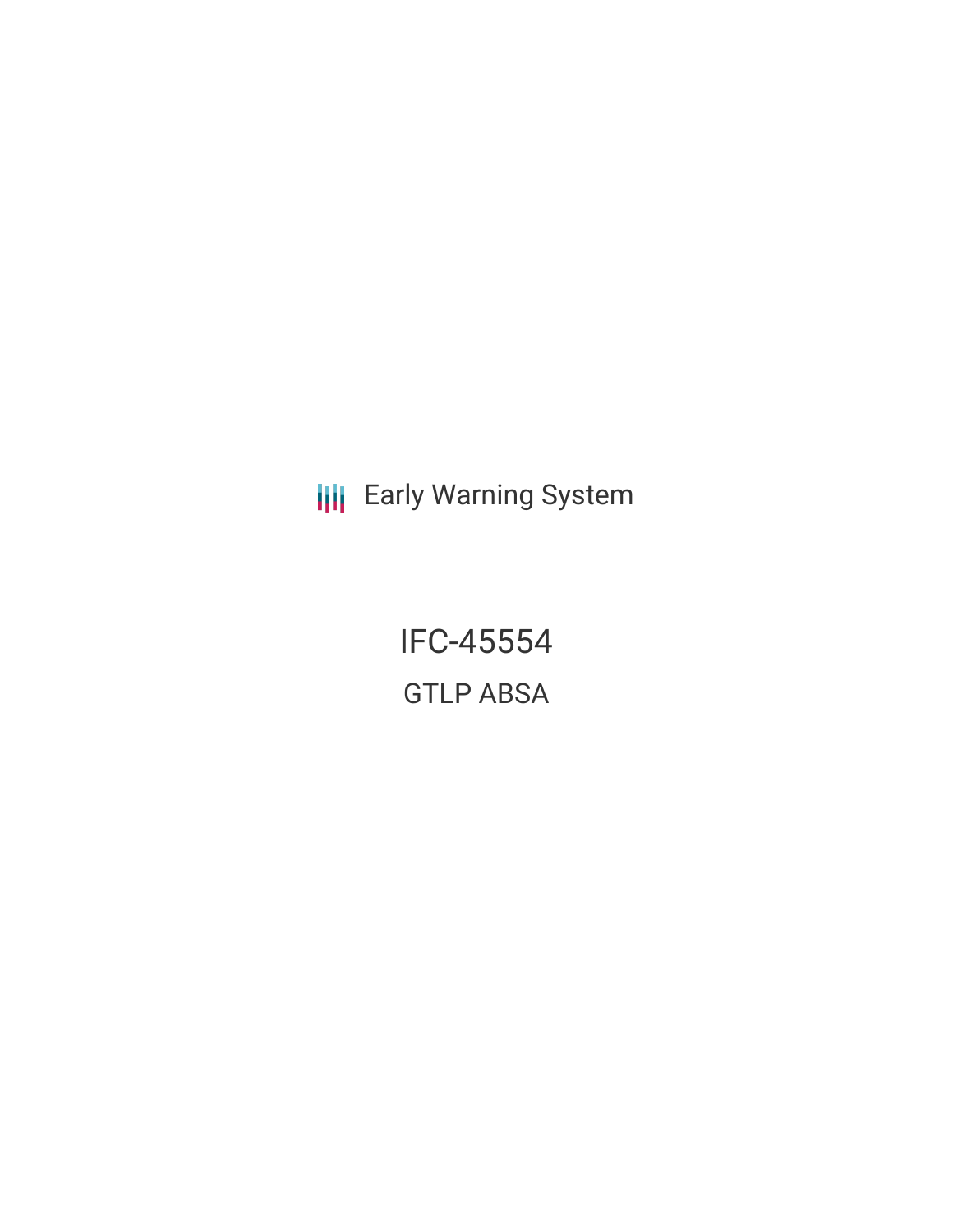# **Quick Facts**

| <b>Countries</b>               | South Africa                            |
|--------------------------------|-----------------------------------------|
| <b>Financial Institutions</b>  | International Finance Corporation (IFC) |
| <b>Status</b>                  | Proposed                                |
| <b>Bank Risk Rating</b>        | FI.                                     |
| <b>Voting Date</b>             | 2021-06-11                              |
| <b>Borrower</b>                | ABSA GTLP                               |
| <b>Sectors</b>                 | Finance                                 |
| <b>Investment Type(s)</b>      | Guarantee                               |
| <b>Investment Amount (USD)</b> | \$125.00 million                        |
| <b>Project Cost (USD)</b>      | \$250.00 million                        |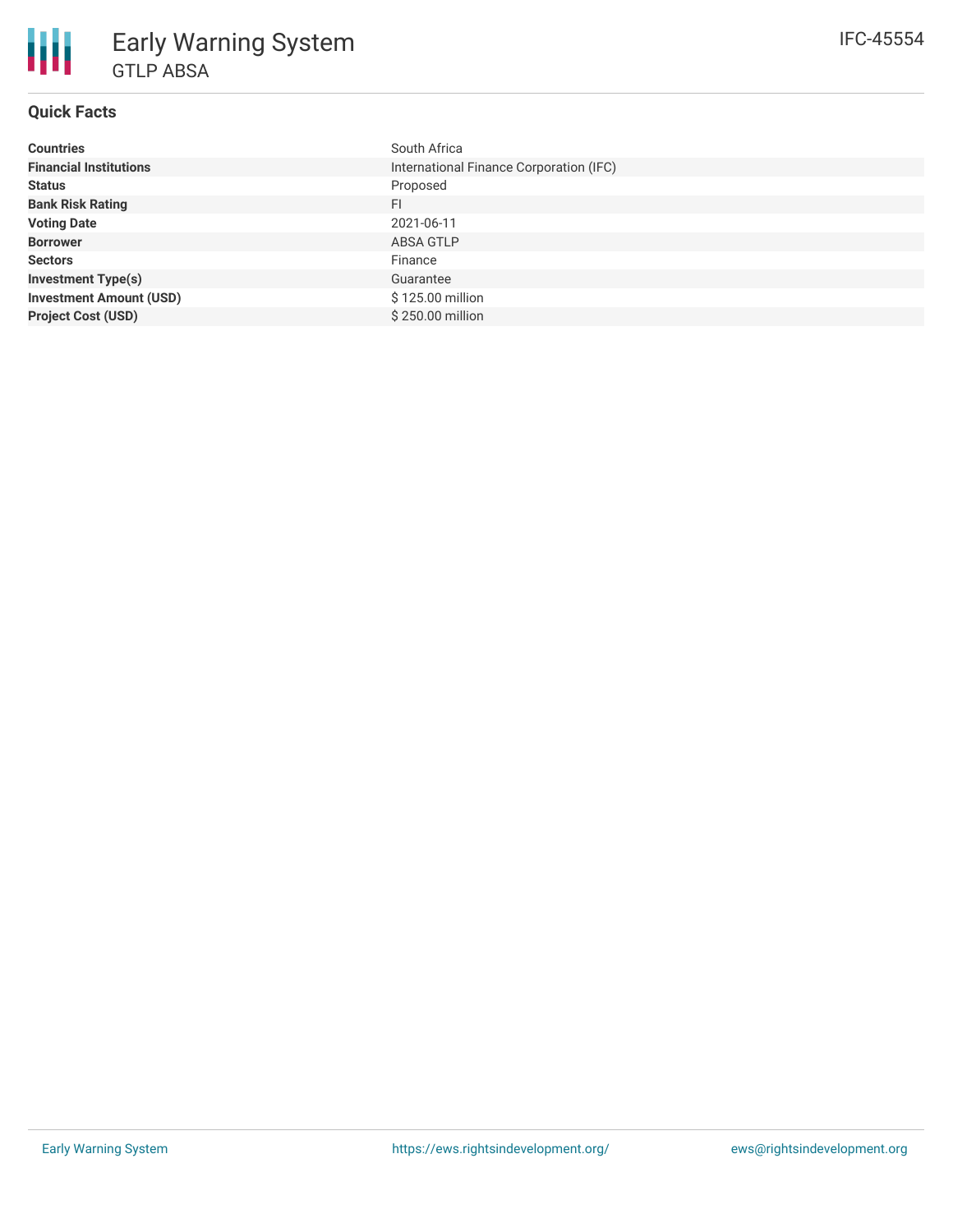## **Project Description**

According to bank provided information, GTLP Absa is a proposed risk sharing facility whereby Absa Bank Ltd ("Absa" or the "Bank") and IFC would share the risk, on an up to 50:50 basis, in a portfolio of up to US\$250 million of trade transactions originated by Absa (maximum up to US\$125 million for IFC's own account) (the "Project"). The Project will use the Global Trade Liquidity Program ("GTLP") platform, an innovative and demonstrated trade finance program launched by IFC in 2009, through which IFC will play a countercyclical role to support trade across Africa as the region responds to and recovers from the COVID-19 crisis. In addition to the above Project, an uncommitted trade finance guarantee facility of US\$50 million under IFC's Global Trade Finance Program ("GTFP") is proposed ("GTFP Absa" and, collectively, with the Project, the "Projects").

In addition to the above Project, an uncommitted trade finance guarantee facility of US\$50 million under IFC's Global Trade Finance Program ("GTFP") is proposed ("GTFP Absa" and, collectively, with the Project, the "Projects").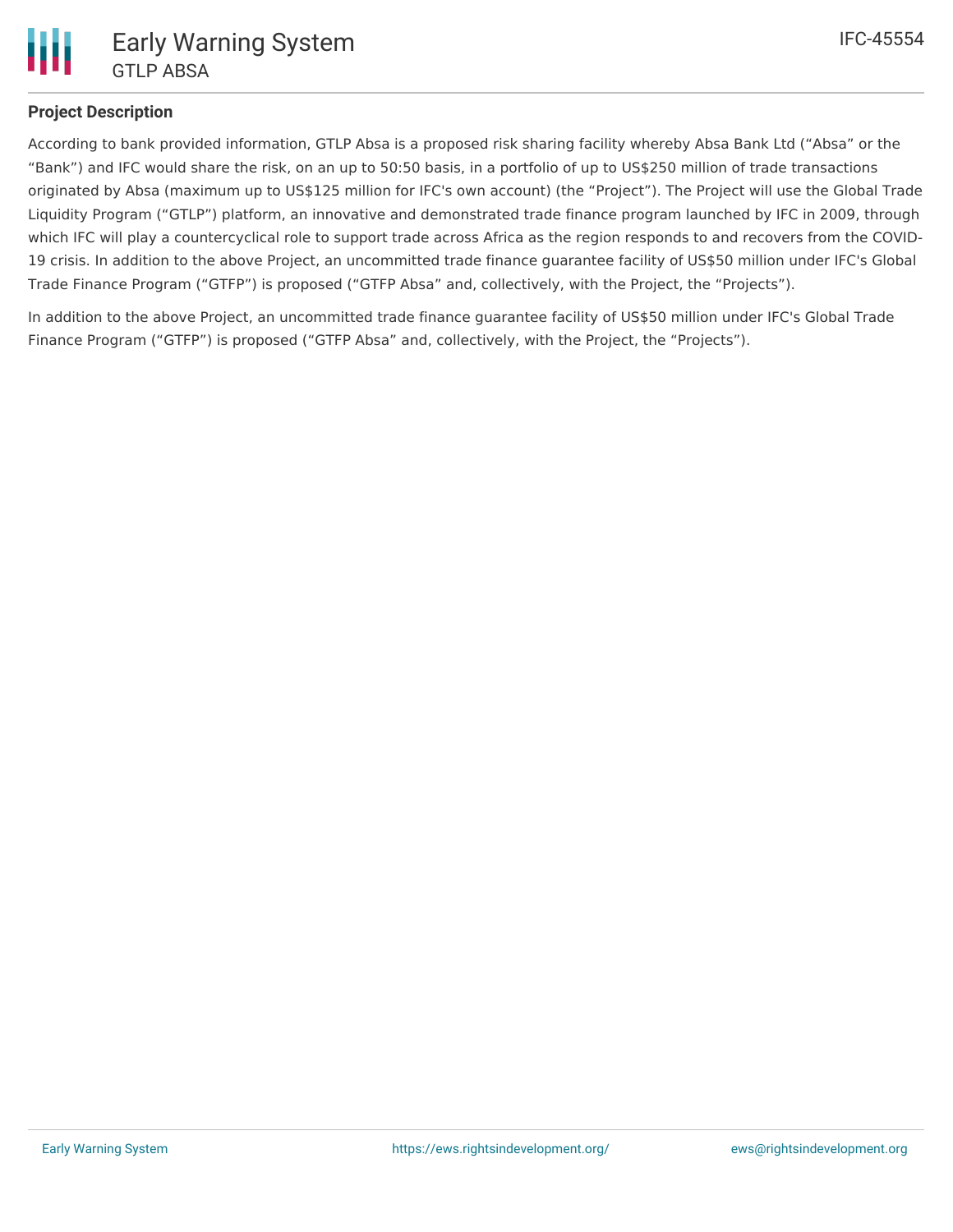### **Investment Description**

• International Finance Corporation (IFC)

The GTLP Absa facility size is expected to be up to US\$250 million with an underlying portfolio of trade finance assets, riskshared by Absa and IFC on a 50:50 basis.

#### **Financial Intermediary**

Financial Intermediary: A commercial bank or financial institution that receives funds from a development bank. A financial intermediary then lends these funds to their clients (private actors) in the form of loans, bonds, guarantees and equity shares. Financial intermediaries include insurance, pension and equity funds. The direct financial relationship is between the development bank and the financial intermediary.

Absa Bank [Limited](file:///actor/748/) (Financial Intermediary)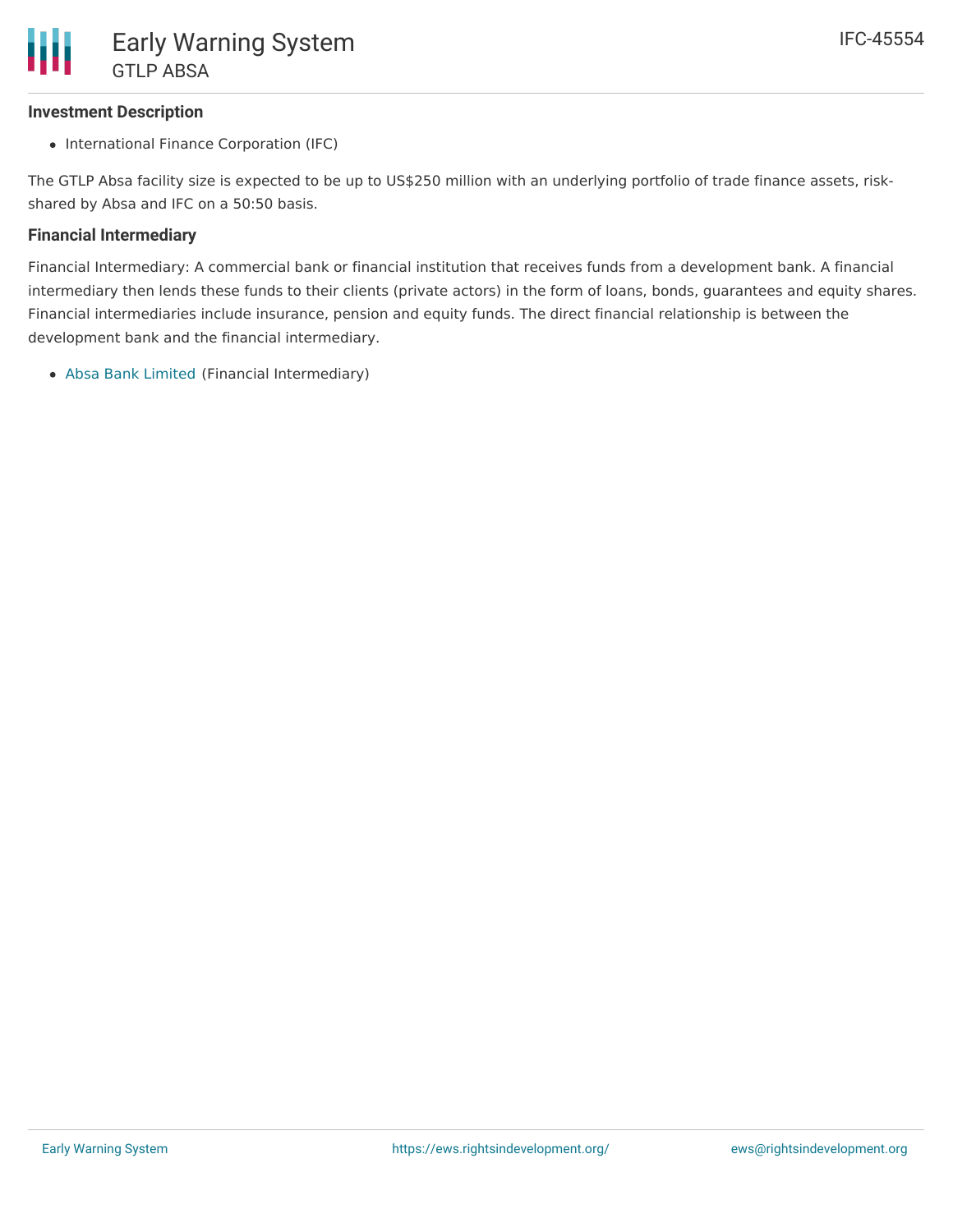

#### **Private Actors Description**

Absa is the third largest bank in South Africa in terms of assets and has a market share of 21% in loans and 20% in deposits. The Bank is a wholly owned subsidiary of Absa Group Limited ("AGL" or the "Group") and represents 84% of the Group's balance sheet by assets. AGL provides wholesale and retail banking services, corporate and investment banking, wealth and asset management, and insurance services. Outside of South Africa, the Group is present in 11 countries in Eastern, Southern, and Western Africa. As of December 2020, Absa had fully completed its separation from Barclays plc.